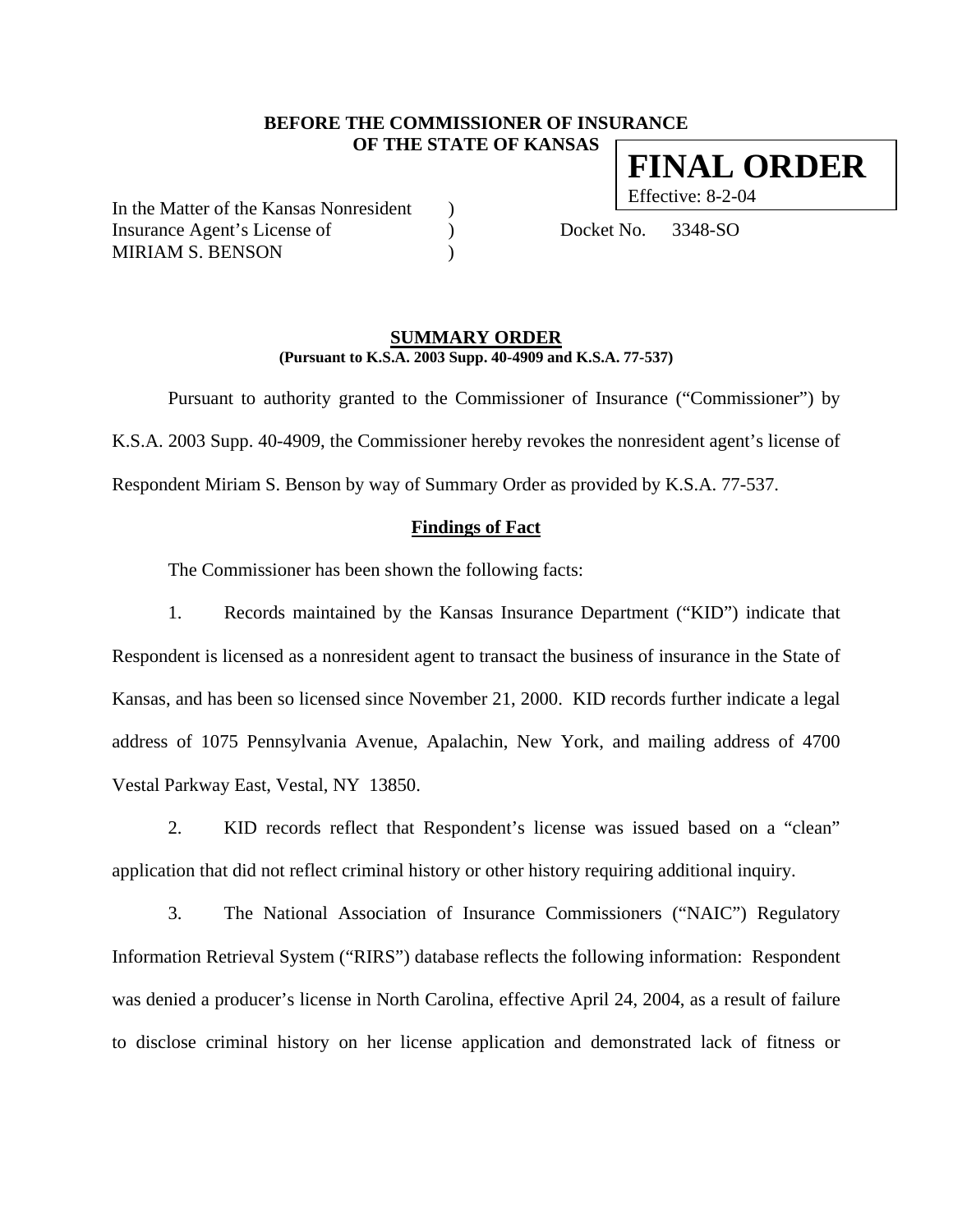trustworthiness, denied licenses in Kentucky, effective September 19, 2002, and Ohio, effective February 21, 2002, both as a result of criminal history.

4. By letter dated June 8, 2004, KID requested details of the denials and criminal history and an explanation for Respondent's omission of the conviction from her Kansas application.

5. In response, Respondent provided copies of the other states' orders and a letter describing the circumstances of the conviction.

6. The letter does not address omission of the conviction from Respondent's Kansas application or provide documentation of the charge, conviction, and sentence as required by the application.

## **Applicable Law**

7. K.S.A. 2003 Supp. 40-4909(a) provides, in relevant part:

"The commissioner may deny, suspend, revoke or refuse renewal of any license issued under this act if the commissioner finds that the applicant or license holder has (1) Provided incorrect, misleading, incomplete or untrue information in the license application. . . . (3) Obtained or attempted to obtain a license under this act through misrepresentation or fraud. . . . (6) Been convicted of a misdemeanor or felony . . . [or] (9) Had an insurance agent license, or its equivalent, denied, suspended or revoked in any other state, district or territory. . . ." K.S.A. 2003 Supp. 40-4909(a).

8. The Commissioner may revoke any license issued under the Insurance Agents Licensing Act if the Commissioner finds that the insurable interests of the public are not properly served under such license. K.S.A. 2003 Supp. 40-4909(b).

# **Conclusions of Law**

9. The Commissioner has jurisdiction over Respondent as well as the subject matter of this proceeding, and such proceeding is held in the public interest.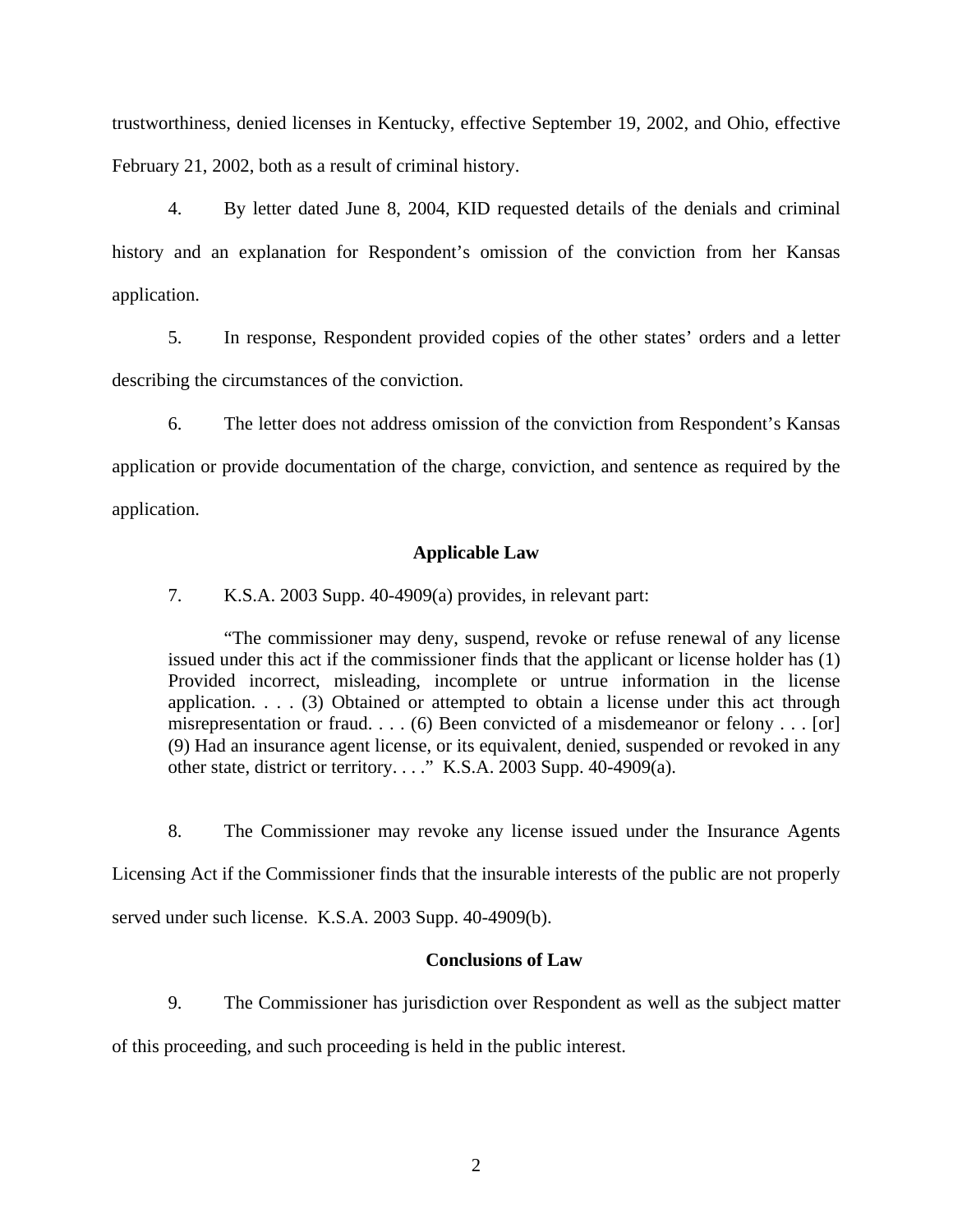10. The Commissioner finds that Respondent has been convicted of a misdemeanor and, on her license application, denied having been convicted of any crime.

11. The Commissioner finds that Respondent has provided incomplete information in her license application .

12. Furthermore, the Commissioner finds that a conviction of theft, of any severity level and under any circumstances, while it may not be an absolute bar to licensure, is material to KID's consideration of an applicant's qualifications and fitness to hold an insurance agent's license.

13. Therefore, the Commissioner finds that Respondent obtained a Kansas nonresident insurance agent's license through a material misrepresentation on her license application.

14. The Commissioner finds that Respondent has had an agent's license or its equivalent denied in other states for the same material omission from the applications.

15. The Commissioner, therefore, concludes that good cause exists pursuant to K.S.A. 2003 Supp. 40-4909(a) to revoke Respondent's Kansas resident insurance agent's license.

16. In addition, the Commissioner finds that Respondent's insurance agent's license should be revoked without delay for the protection of the insurable interests of the public pursuant to K.S.A. 2003 Supp. 40-4909(b).

17. Based on the facts and circumstances set forth herein, it appears that the use of summary proceedings in this matter is appropriate, in accordance with the provisions set forth in K.S.A. 77-537(a), in that the use of summary proceedings does not violate any provision of the law and the protection of the public interest does not require the KID to give notice and opportunity to participate to persons other than Miriam S. Benson.

3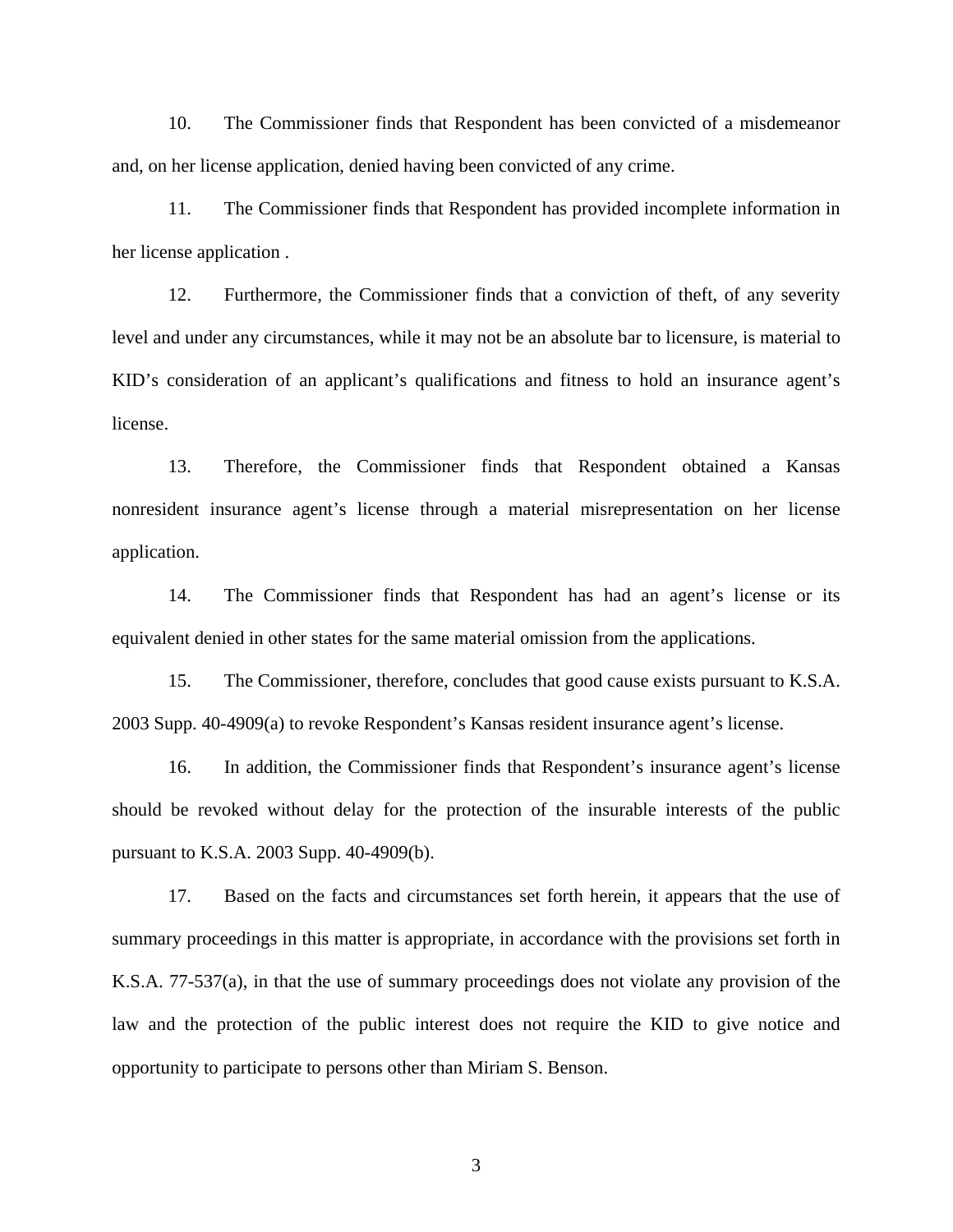**IT IS THEREFORE ORDERED BY THE COMMISSIONER OF INSURANCE** 

**THAT** the Kansas nonresident insurance agent's license of Miriam S. Benson is hereby **REVOKED**.

 **IT IS SO ORDERED THIS \_13th\_ DAY OF JULY 2004, IN THE CITY OF TOPEKA, COUNTY OF SHAWNEE, STATE OF KANSAS.** 



 $\angle$ s/ Sandy Praeger $\angle$ Sandy Praeger Commissioner of Insurance

 $\angle$ s/ John W. Campbell John W. Campbell General Counsel

**NOTICE: In the event the Petitioner files a petition for judicial review, the agency officer designated pursuant to K.S.A. 77-613(e) to receive service of a petition for judicial review on behalf of the KID is John W. Campbell, General Counsel, Kansas Insurance Department, 420 S.W. 9th St., Topeka, KS 66612-1678.** 

# **Certificate of Service**

 The undersigned hereby certifies that she served a true and correct copy of the above and foregoing **Notice** and **Summary Order** on this \_13th\_ day of July 2004, by causing the same to be deposited in the United States Mail, first class postage prepaid, addressed to the following:

 Miriam S. Benson 4700 Vestal Parkway East Vestal, NY 13850

> \_/s/ Brenda J. Clary\_\_\_\_\_\_\_\_\_\_\_\_\_\_\_\_\_\_\_ Brenda J. Clary